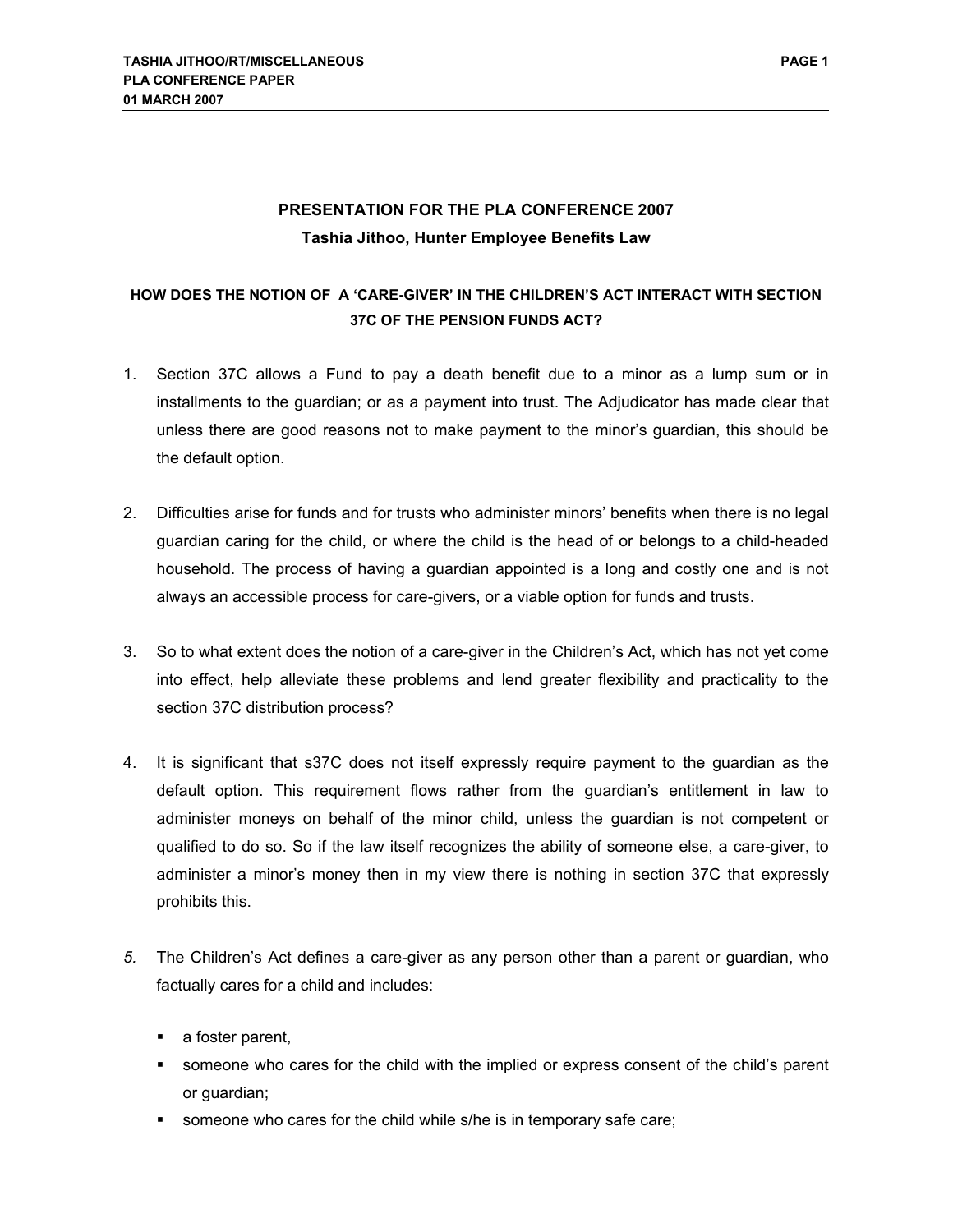- the person at the head of a child and youth care centre where a child has been placed;
- the person at the head of a shelter;
- a child and youth care worker who cares for a child who is without appropriate family care in the community; and
- the child at the head of a child-headed household.
- 6. So what powers are given to these caregivers? Can they receive and administer benefits that are due and owing to the minor? To understand what powers given to the care-giver it is useful to first look at the powers and responsibilities given to a parent or guardian ito s18. The most relevant for our purposes today is the express power to *"administer and safeguard the child's property and property interests."* Anyone who acts as a guardian then clearly has the power to receive and administer a death benefit paid to a child. So the Act does not change the law much with respect to guardian's rights.
- 7. With respect to those who are **not** parents or guardians and so have no parental responsibilities but who care for the child voluntarily, s32 tells us that they must
	- safeguard the child's health, well-being and development; and
	- protect the child from maltreatment, abuse, neglect, degradation, discrimination, exploitation, and any other physical, emotional or mental harm or hazards.
- 8. To do this s32 gives these caregivers the power to exercise any parental responsibilities and rights set out in s18 that are reasonably necessary for them to comply with this obligation. This could be interpreted as allowing the care-giver to receive and administer moneys on behalf of the child if this is reasonably necessary to safeguard the child's health, well-being and development. So if it is necessary for the caregiver to have access to the money in order to provide food, shelter, education, medical care - essentially to provide for the child's day-today and long term needs, then there seems to be nothing precluding the care-giver from receiving and administering a death benefit paid to a minor in terms of section 37C.
- 9. But this presents the Fund with certain challenges:
	- 9.1. Firstly, the Fund must develop an appropriate system to ascertain and verify the identity of a care-giver where there is no legally appointed guardian. Some ways to do this may be: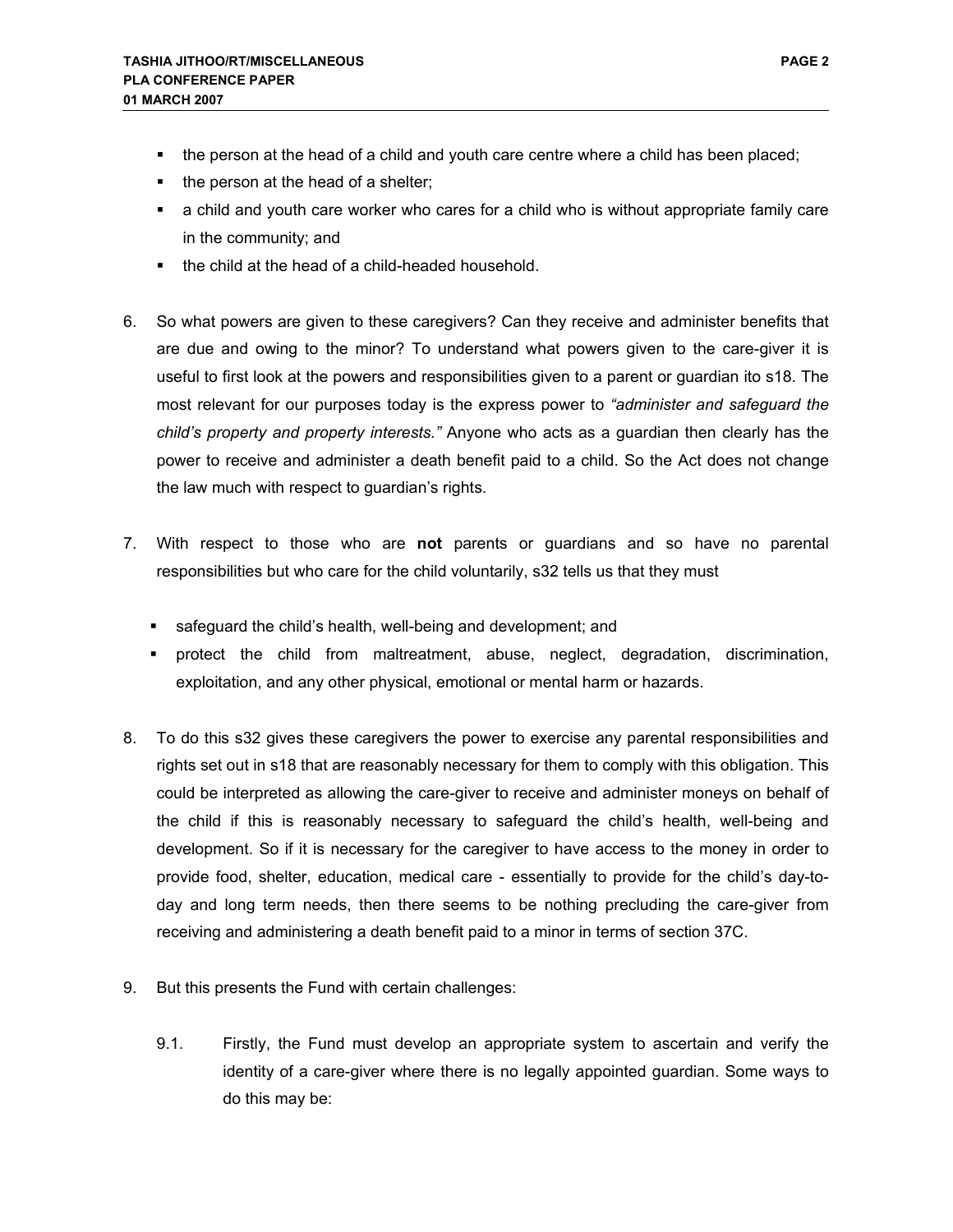- 9.1.1. to obtain an affidavit from the person claiming to the care-giver attesting to this fact;
- 9.1.2. to contact the Department of Social Development to determine if a social assistance grant is being paid in respect of the child and, if so, to whom.
- 9.1.3. to contact the child's school to ascertain who the child is living with, who is paying school fees etc;
- 9.1.4. to ask a social worker to investigate who the child is being cared for and to issue a report;
- 9.1.5. the deceased member's Will may also provide some indication as to who s/he wants to care for the children, although there may not always be a **Will**
- 9.2. Secondly, the Fund may then have to inquire into whether the care-giver is receiving any social assistance or other grants and has other financial means to care for the child. This is because the care-giver would only have the power to receive and administer money belonging to the child *if is reasonably necessary to fulfill his/her duties and functions as care-giver*. It is not clear how strict an interpretation will be taken to what is "reasonably necessary.
- 9.3. I would suggest that a pragmatic approach needs to be taken to such inquiries. Much depends on the kind of care-giver one is dealing with. A person caring for a child who is in temporary safe-care or in a shelter is unlikely to be paid a substantial lump sum benefit that has been awarded to a child. This is because the child is likely only to be cared for by that care-giver on a temporary basis. It may be more appropriate to consider installment payments, or payments directly to educational institutions or direct payments in settlement of medical aid costs and so on.
- 9.4. However, when considering a care-giver who is caring for the child permanently or for an indefinite period, there is no reason why monthly payments to meet the child's on-going needs will not be appropriate in the same way that monthly payments may have been made to the child's guardian to assist with the care of the child.
- 9.5. In my view, given the fact that caregivers can change and there is no legal process regulating how and when this may occur it may be more prudent for a fund to pay the benefit into trust with the allowance for monthly payments to be made, or to itself pay the benefit in installments, so as to ensure the ability to monitor whether the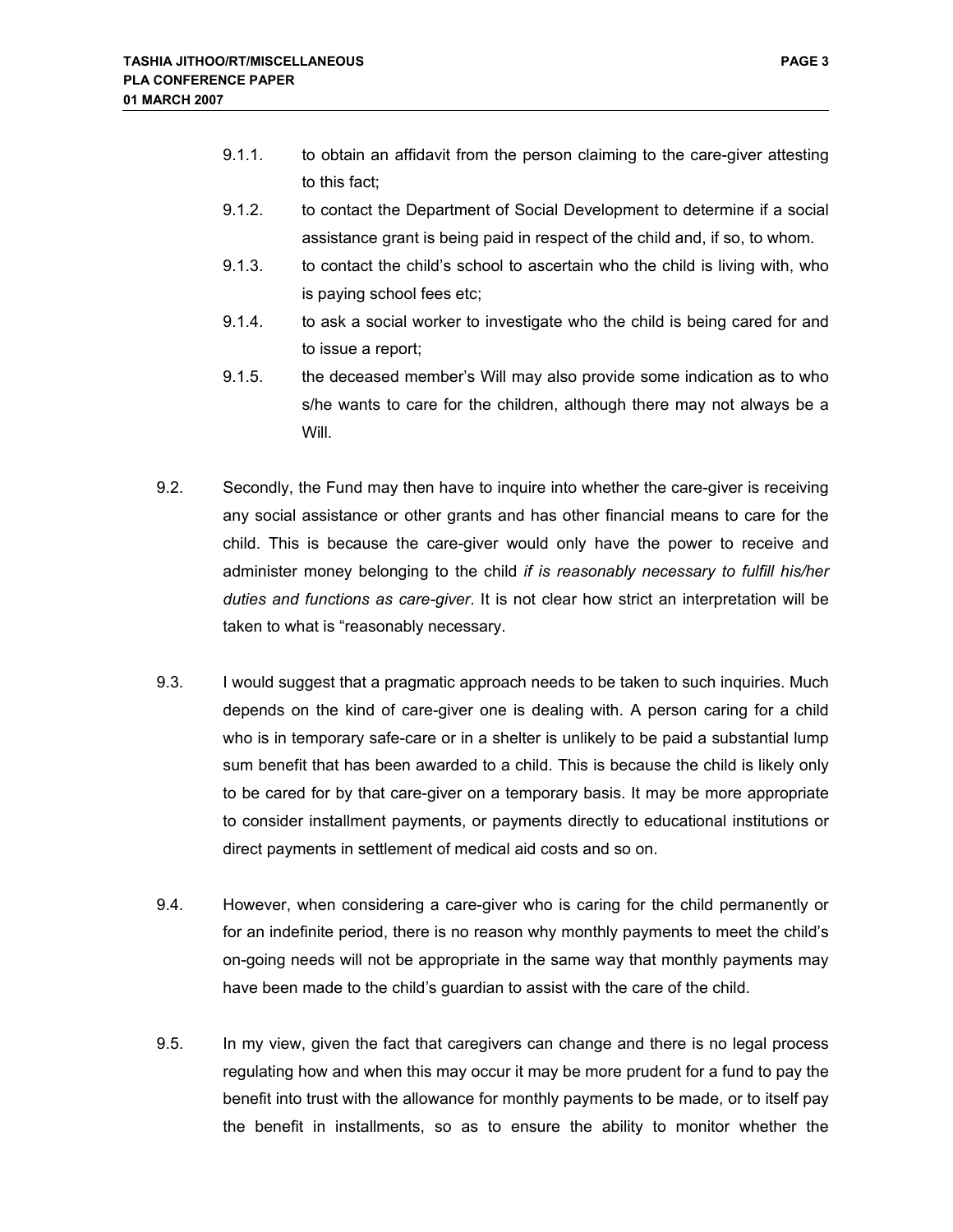caregiver changes. Where payments are made to care-givers the Fund should still enquire into whether the care-giver is competent and qualified to deal responsibly with the money.

- 10. The legal recognition of the child-head of a household as a care-giver is an important development but a child-headed household will only be recognized as such by a provincial head of social development if
	- the parent or caregiver of the child is terminally ill or has died,
	- there is no adult family member to care for the child, and
	- a child has assumed the role of caregiver to another child in the household.

And a child-headed household must function under the general supervision of an adult who is designated by the children's court, or by an organ of state or NGO determined by the provincial head of social development.

- *11.* What is interesting is that the proposed amendment to the Act only empowers the organ of state or the NGO itself to collect and administer for the child-headed household any *"social security, or other grant or assistance to which the household is entitled"* and this organ of state or NGO is then *"is accountable to the provincial department of social development or the children's court for the administration of moneys received on behalf of the household."*
- 12. These provisions raise the following challenges for funds:
	- 12.1. Firstly, who must apply to the provincial head of social development to have a childheaded household recognized as such? Is this the Fund's responsibility? Must the Fund hold on to the benefit until such recognition has been given?
	- 12.2. Secondly, any grant or "assistance" can only be paid to the organ of state itself or to the NGO and not to the adult designated to supervise the household. Presumably then the organ of state or NGO administers the money and makes payments as necessary to the adult or child who heads the household.
	- *12.3.* Finally, and most relevant for our purposes is whether the death benefit awarded to a minor child even qualifies as a *"social security grant or other grant of assistance to which the household is entitled."* A death benefit is clearly not a social security grant.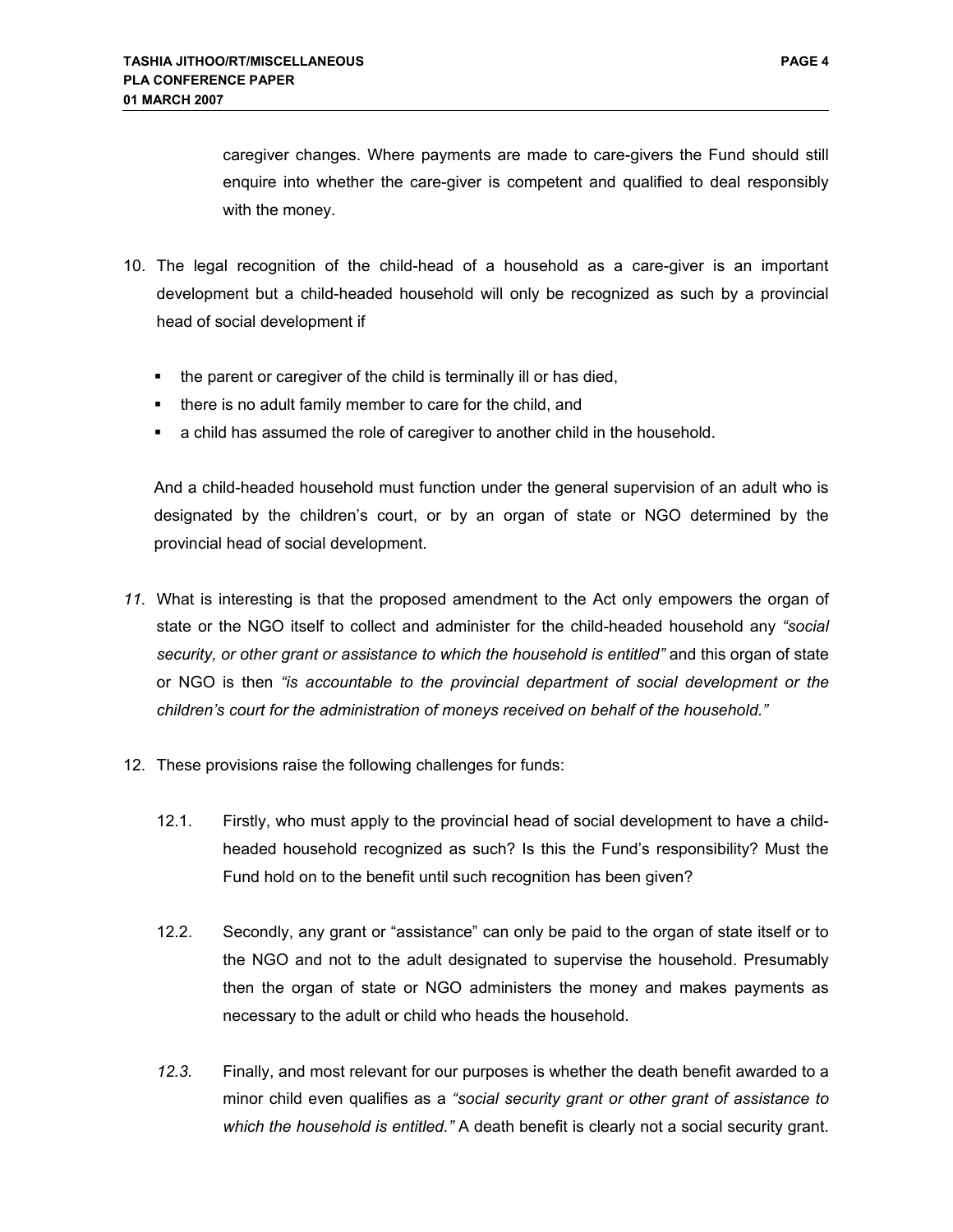It may, however, qualify as "other grant of assistance" on a loose interpretation but in my view the real problem is that the grant received has to be for and in respect of **the household**. A household is defined as "*the people of a house collectively"* (*Dictionary.com Unabridged (v 1.1); "a domestic unit consisting of the members of a family who live together along with non-relatives." (American Heritage Dictionary).*

- 12.4. It is doubtful whether a death benefit awarded to a specific child is a grant to a household. If the household consists of more than one child, the death benefit does not legally belong to them all. It vests in and belongs to the child to whom it was granted. If more than one child is awarded a share of the benefit, then each has ownership rights to a specific amount. As such it is doubtful whether a death benefit would qualify as a grant of assistance contemplated by the amendment because it is not awarded to the household. There seems to be no reason why a death benefit should have been excluded and it seems likely that it was an oversight rather than a deliberate exclusion.
- 13. So where does this leave a child-headed household as far as death benefits are concerned?
	- 13.1. If death benefit can be interpreted to be "assistance to the household", and it is doubtful that it is, then a Fund can only make payment to the organ of state or the designated NGO who must then administer the money.
	- 13.2. If the death benefit is not "assistance to the household" then it may be possible to pay it directly to the child head of the household who is a defined care-giver and as such is entitled to exercise any parental right reasonably necessary to ensure the health, well being and development of the child – which may include receiving and administering moneys on behalf of a child.
	- 13.3. However, given that the legislature does not permit the payment of social assistance grants directly to the child head of the household, or even directly to the adult supervising the household, but only to the organ of state or NGO to administer, it seems the intention was not to allow payments directly to the child head of the household.
- 14. If my view, given the time and resources involved, it will probably be easier for the Fund to pay the benefit into trust where there is no guardian and have the trust conduct these